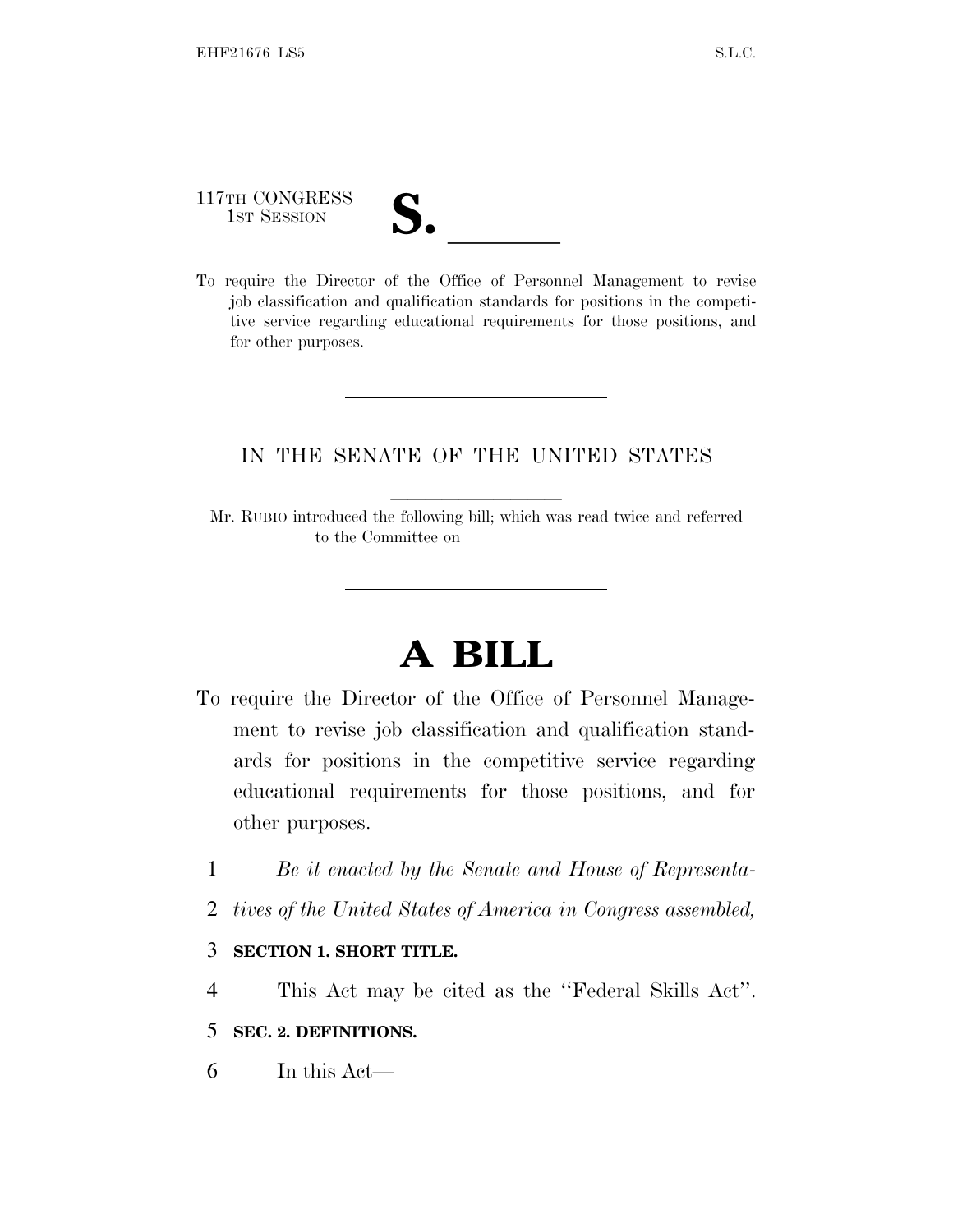| $\mathbf{1}$   | (1) the term "agency" means an agency that             |
|----------------|--------------------------------------------------------|
| $\overline{2}$ | appoints individuals to positions in the competitive   |
| 3              | service;                                               |
| $\overline{4}$ | $(2)$ the term "competitive service" has the           |
| 5              | meaning given the term in section $2102$ of title 5,   |
| 6              | United States Code;                                    |
| 7              | (3) the term "Director" means the Director of          |
| 8              | the Office of Personnel Management;                    |
| 9              | $(4)$ the term "education" means the completion        |
| 10             | or attainment of a postsecondary degree or other       |
| 11             | credential at an institution of higher education (as   |
| 12             | defined in section 102 of the Higher Education Act     |
| 13             | of 1965 (20 U.S.C. 1002));                             |
| 14             | (5) the term "personnel assessment" means a            |
| 15             | method of collecting information regarding an indi-    |
| 16             | vidual for the purposes of making a selection deci-    |
| 17             | sion with respect to the individual;                   |
| 18             | $(6)$ the term "qualification standards" means         |
| 19             | the minimum requirements with respect to edu-          |
| 20             | cation, training, and experience that an applicant for |
| 21             | employment would need to possess in order to make      |
| 22             | it likely that the applicant would perform satisfac-   |
| 23             | torily in the position or occupational series that is  |
| 24             | the subject of the application for employment; and     |
|                |                                                        |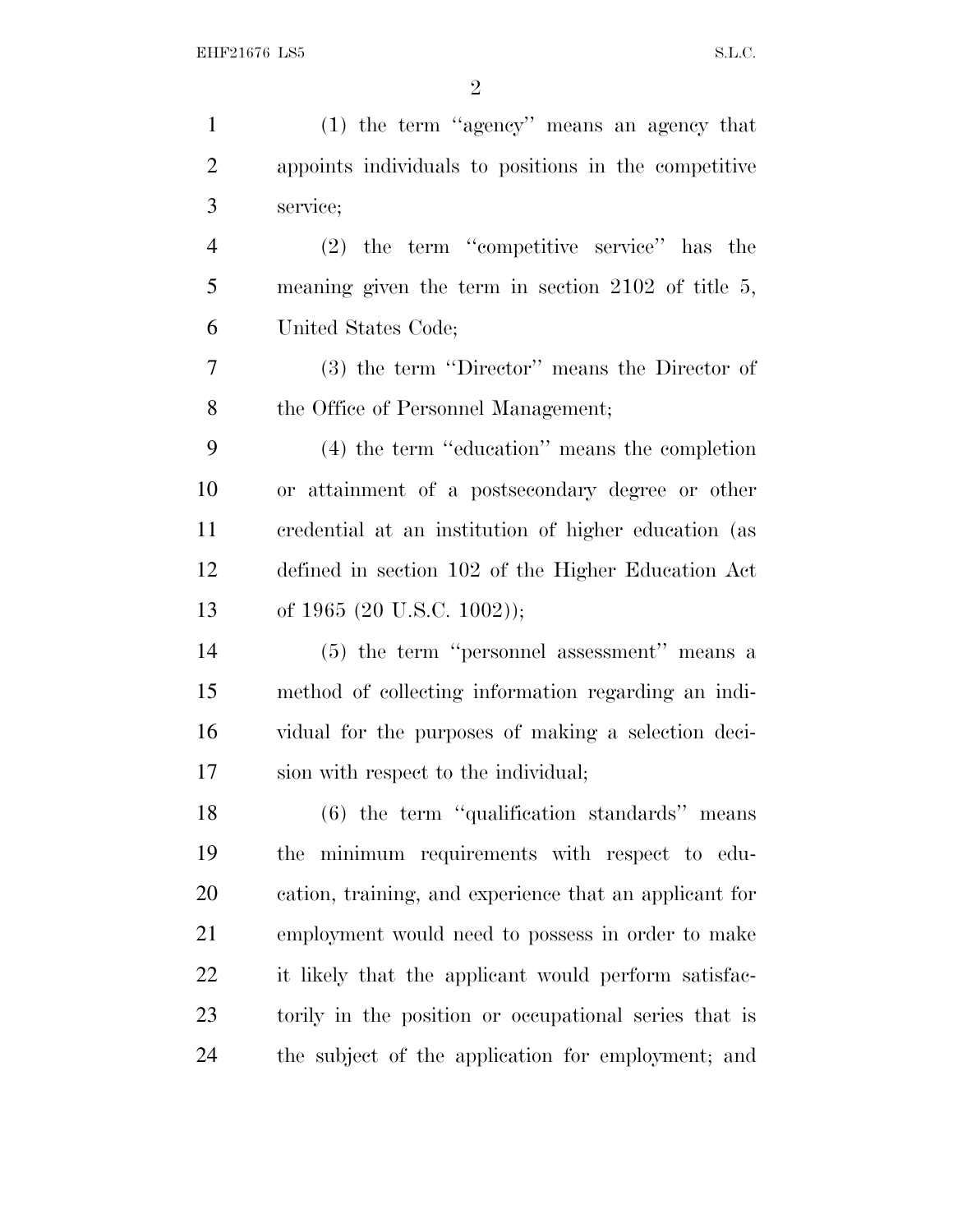| $\mathbf{1}$   | (7) the term "selection decision" includes a de-       |
|----------------|--------------------------------------------------------|
| $\overline{2}$ | cision regarding an individual with respect to-        |
| 3              | $(A)$ appointment;                                     |
| $\overline{4}$ | (B) placement;                                         |
| 5              | (C) promotion;                                         |
| 6              | $(D)$ referral;                                        |
| 7              | $(E)$ retention; or                                    |
| 8              | (F) entry into a program leading to career             |
| 9              | advancement, such as an apprenticeship pro-            |
| 10             | gram, a training program, or a career develop-         |
| 11             | ment program.                                          |
| 12             | SEC. 3. REVISION OF JOB CLASSIFICATION AND QUALI-      |
|                |                                                        |
| 13             | FICATION STANDARDS.                                    |
| 14             | (a) REVIEW.—                                           |
| 15             | $(1)$ In GENERAL.—Consistent with the require-         |
| 16             | ments of this section, the Director, in consultation   |
| 17             | with the Director of the Office of Management and      |
| 18             | Budget and the head of each agency, shall review       |
| 19             | and revise all job classification and qualification    |
| 20             | standards for positions in the competitive service, as |
| 21             | necessary.                                             |
| 22             | (2) PUBLICATION; EFFECTIVE DATE.—With re-              |
| 23             | spect to any change to a job classification or quali-  |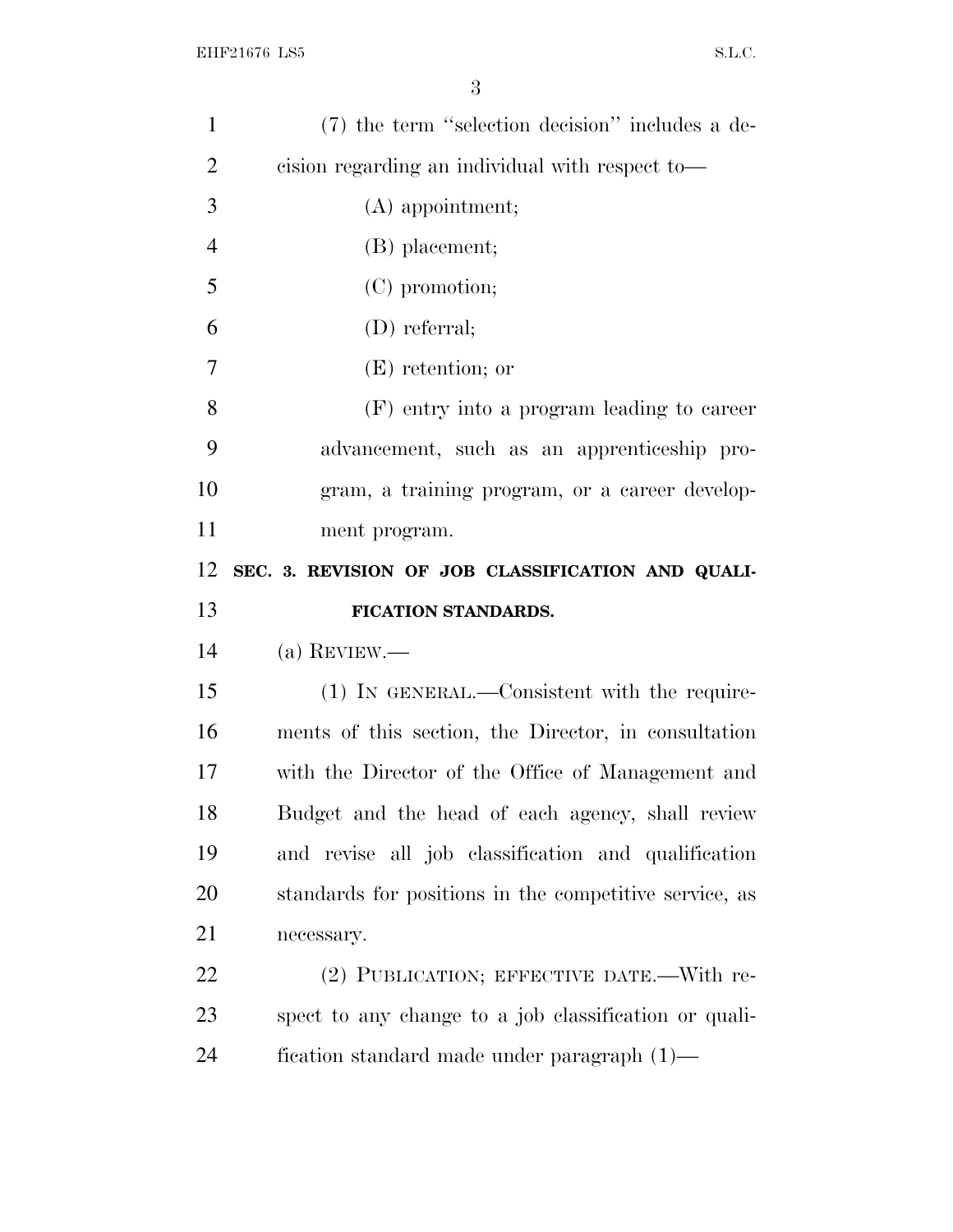EHF21676 LS5 S.L.C.

 (A) the Director shall, not later than 120 days after the date of enactment of this Act, make that change available to the public; and (B) the change shall take effect not later

 than 180 days after the date of enactment of this Act.

 (b) EDUCATION REQUIREMENT.—The head of an agency may prescribe a minimum requirement with re- spect to education for a position in the competitive service only if a minimum qualification with respect to education is legally required to perform the duties of a comparable position in the State or locality where those duties are to be performed.

 (c) CONSIDERATION OF EDUCATION.—Unless the head of an agency is determining the satisfaction of a le- gally required minimum requirement with respect to edu- cation for an applicant for employment with the agency, the agency head may consider the education of the appli- cant in determining the satisfaction by the applicant of another minimum qualification only if the education of the applicant directly reflects the competencies necessary to satisfy that qualification and perform the duties of the po-sition.

 (d) POSITION LISTING.—A position description and job posting published by an agency for a position in the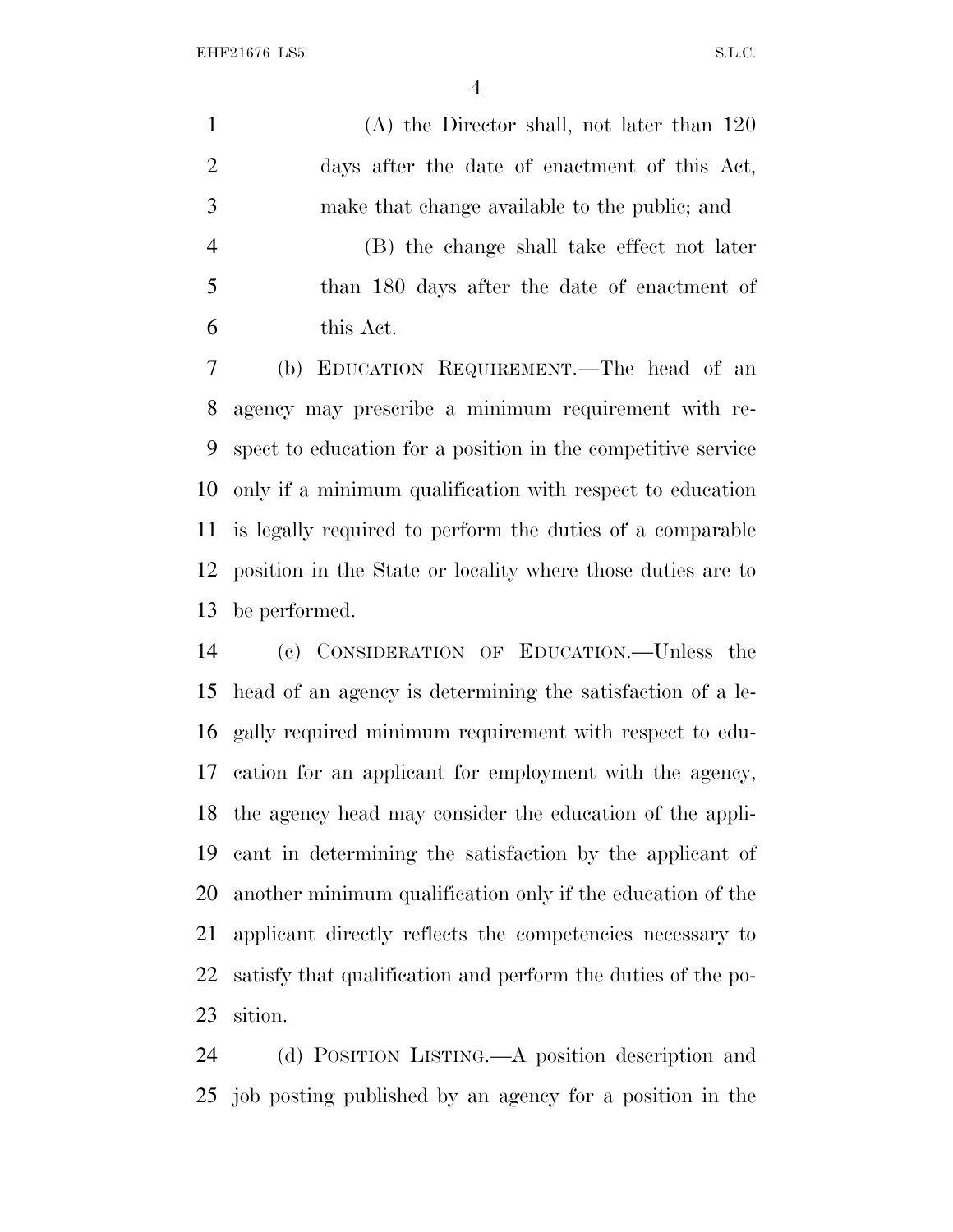competitive service shall be based on the specific skills and competencies required to perform that position, as estab- lished in the position classifications and qualification standards of the Office of Personnel Management.

## **SEC. 4. IMPROVING THE USE OF ASSESSMENTS IN THE FED-ERAL HIRING PROCESS.**

 (a) I<sup>N</sup> GENERAL.—The Director shall work with the head of each agency to ensure that, not later than 180 days after the date of enactment of this Act, for a position in the competitive service, the head of an agency assesses an applicant for employment in a manner that does not rely solely on the education of the applicant to determine the extent to which the applicant possesses relevant knowl- edge, skills, competencies, and abilities for the position. (b) OTHER REQUIREMENTS.—With respect to the as-sessment practices described in subsection (a)—

 (1) the head of each agency shall develop or identify those assessment practices; and

(2) those assessment practices—

 (A) may not be substantively equivalent to competencies only attainable through education; and

 (B) shall be published by the applicable agency in the human resources manual of the agency.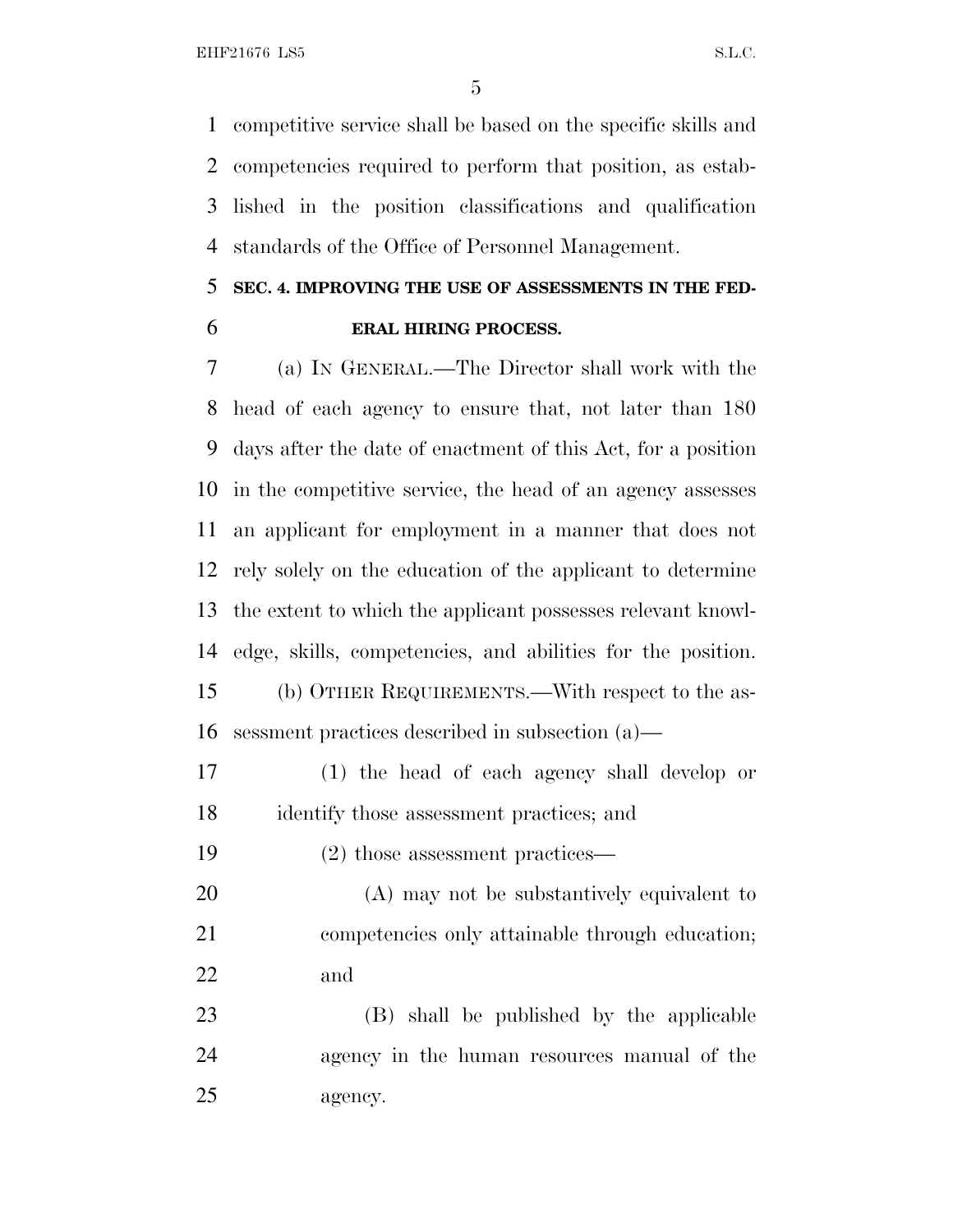| $\mathbf{1}$   | (c) CONSIDERATION OF SELF-EVALUATION.—                      |
|----------------|-------------------------------------------------------------|
| $\overline{2}$ | $(1)$ In GENERAL.—In assessing an applicant for             |
| 3              | employment—                                                 |
| $\overline{4}$ | (A) the head of an agency may not rely                      |
| 5              | solely on the self-evaluation of the stated abili-          |
| 6              | ties of the applicant; and                                  |
| 7              | (B) the applicant shall fulfill other assess-               |
| 8              | ment standards in order to be certified for con-            |
| 9              | sideration, as established by the Chief Human               |
| 10             | Capital Officer of the applicable agency (or an             |
| 11             | equivalent official).                                       |
| 12             | (2) PUBLICATION.—The standards described in                 |
| 13             | paragraph $(1)(B)$ shall be published in the human          |
| 14             | resources manual of the applicable agency.                  |
| 15             | (d) EVALUATION.—The head of each agency shall               |
| 16             | continually evaluate the effectiveness of different assess- |
| 17             | ment strategies to promote and protect the quality and      |
|                | 18 integrity of the appointment processes of the agency,    |
|                | 19 which shall be reviewed by the Chief Human Capital Offi- |
|                | 20 cer of the agency (or an equivalent official), who shall |
| 21             | make any necessary changes or take any necessary reme-      |
| 22             | dial actions concurrent with the review.                    |
| 23             | SEC. 5. APPLICATION.                                        |
|                |                                                             |

 (a) I<sup>N</sup> GENERAL.—Nothing in this Act may be con-strued to impair or otherwise affect—